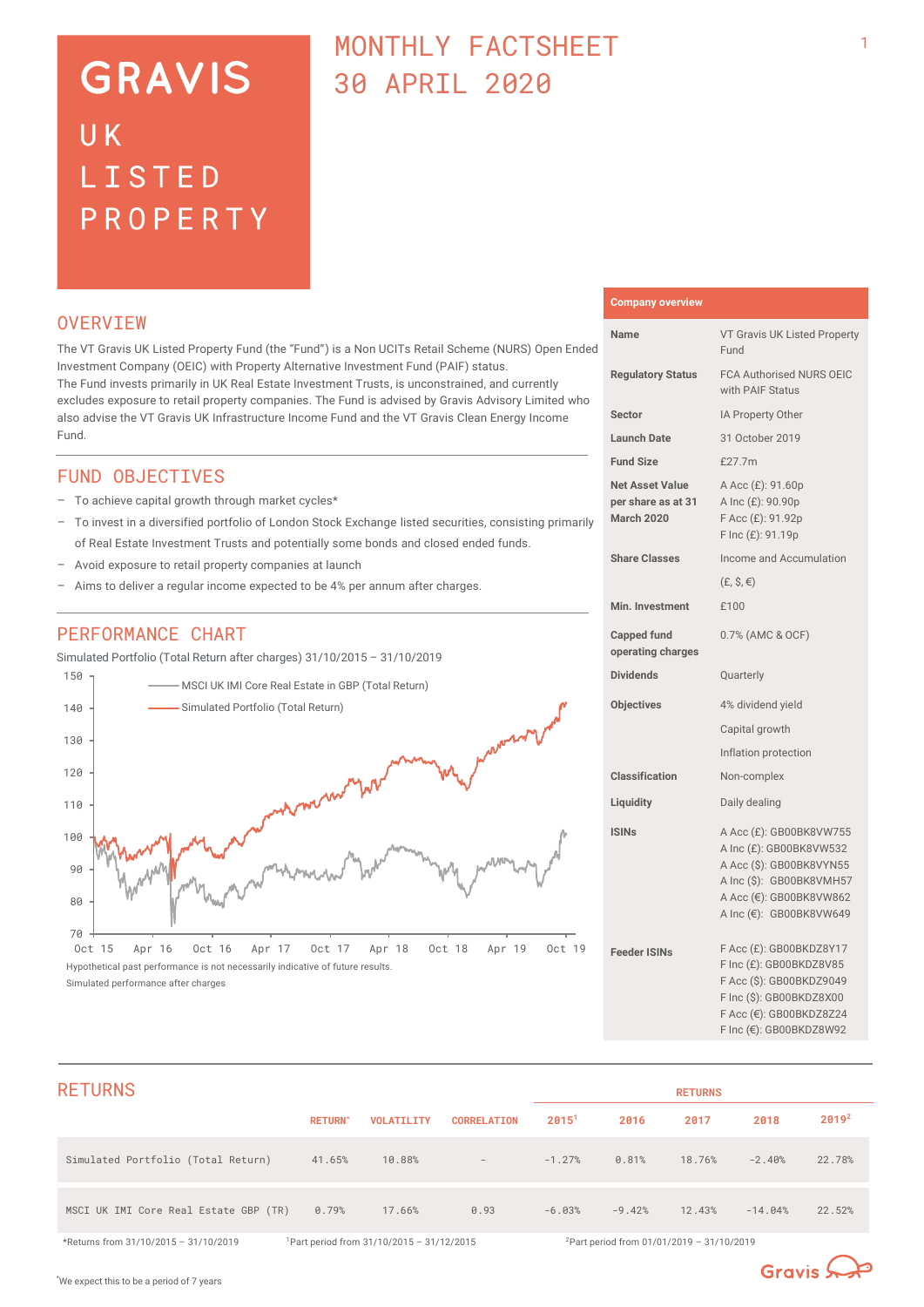# **FUND ADVISER'S REPORT THE EXAMPLE ADVISER'S**

In a rapidly changing economic environment focusing on mission critical real estate assets owned by financially strong REITs is likely to prove beneficial.

Over the course of April, the NAV of the Fund increased to 91.5988p (A Acc), net of fees and expenses.

The economic consequences of the tragic COVID-19 pandemic reinforce the strategic rationale for the Fund to invest in a diversified portfolio of specialist real estate companies that are likely to benefit from four strong socioeconomic mega trends: ageing population, digitalisation, generation rent and urbanisation. At the same time as minimising portfolio exposure to the challenging consumer trends continuing to affect retail real estate, especially shopping centres. This approach to identifying the best REITs within secular mega trends means that the Fund benefits from low portfolio turnover even in times of elevated uncertainty.

The nationwide lockdown and social distancing measures implemented in response to the pandemic have varying impacts on real estate and on the ability of landlords to collect rent. Success and visibility of rent collection is key to future dividend payments. Factors influencing rent collection include whether or not a property is able to open, the degree to which the property is critical to a tenant's business, and the extent to which the building is affected by the social distancing measures.

Almost all the properties the Fund has exposure to remain open and accessible to tenants. In fact, the pandemic has highlighted the importance of the healthcare assets, especially the hundreds of GP surgeries owned by Assura and Primary Health Properties, within the ageing population mega trend. Elsewhere in the Fund the surge in e-commerce has reinforced the importance modern logistics facilities to retailers, this type of asset is owned and developed by REITs including portfolio holdings Segro and Tritax Big Box.

It remains unclear how long the COVID-19 pandemic will last but many REITs, especially those exposed to the mega trends that the Fund focuses on, have strong balance sheets and are well positioned to weather the current economic storm. The loan to value (LTV) for most REITs has been on a declining trend for many years. At 27.5% the average UK LTV is now meaningfully lower than at the time of the Great Financial Crisis and is significantly lower than the pan-European REIT average of 36.4%. Reassuringly, equity investors remain keen to provide the best REITs with additional capital too. During the month two portfolio investments, Assura and Big Yellow Group, successfully completed equity placings raising a total of £265mn. The proceeds have been earmarked for financing existing development pipelines and funding new investment opportunities thrown-up by the pandemic. The exception to this balance sheet strength remains the poorly performing retail REIT sub-sector, an area that the Fund continues to sidestep.

Looking ahead, in a rapidly changing economic environment with clear variations in the effect on the different types of real estate the importance of active stock picking is likely to increase. We maintain our focus of the key mega trends and expect the Fund's diversified portfolio of financially sound, expertly managed, specialist REITs to continue to benefit from the ownership of high-quality real estate in critical niches.

#### Matthew Norris, CFA

Fund Adviser Gravis Advisory Ltd matthew.norris@graviscapital.com

Gravis Advisory Limited is owned and managed by Gravis Capital Management Ltd ("Gravis").

Gravis was established in May 2008 as a specialist investor in property and infrastructure and now manages c.£3.2bn of assets in these sectors in the UK.

Gravis Advisory Limited is Investment Adviser to the c.£565m VT Gravis UK Infrastructure Income Fund, which is one of the only OEICs focusing on investment in the UK's infrastructure sector.

#### **Fund Advisers**

**Matthew Norris, CFA** is the lead adviser to the VT Gravis UK Listed Property Fund.

Matthew has more than two decades investment management experience and has a specialist focus on real estate securities.

He served as an Executive Director of Grosvenor Europe where he was responsible for global real estate securities strategies. He joined Grosvenor following roles managing equity funds at Fulcrum Asset Management and Buttonwood Capital Partners.

Matthew holds a BA (Hons) degree in Economics & Politics from the University of York, the Investment Management Certificate and is a CFA charterholder.

He also provides expert input to research projects run by EPRA, which focus on the importance of emergent real estate sectors.

**Nick Barker** is the strategic adviser to the fund. Nick is the lead manager of the c.£900m GCP Student Living REIT.

He is a qualified member of RICS and headed up the Alternative Property division at Schroders.

Nick joined Gravis in 2016 and has accumulated over 16 years of investment experience in the property sector.

### REITS BRIEFING<sup>1</sup>

- A UK Real Estate Investment Trust (REIT) is a London Stock Exchange listed closed ended publicly traded company that provides investors with tax efficient exposure to property assets.
- A REIT can invest in a wide variety of property.
- REIT Shares can be traded daily without the liquidity risk often experienced by open ended funds which own direct property.
- UK REIT status exempts the company from corporation tax on profits and gains from UK qualifying property rental businesses.
- A UK REIT must distribute at least 90% of its taxable income to investors. Distributions are treated as property rental income rather than dividends. Taxation of income from property is moved from the corporate level to the investor level, benefitting ISA, SIPP and Bond investors.